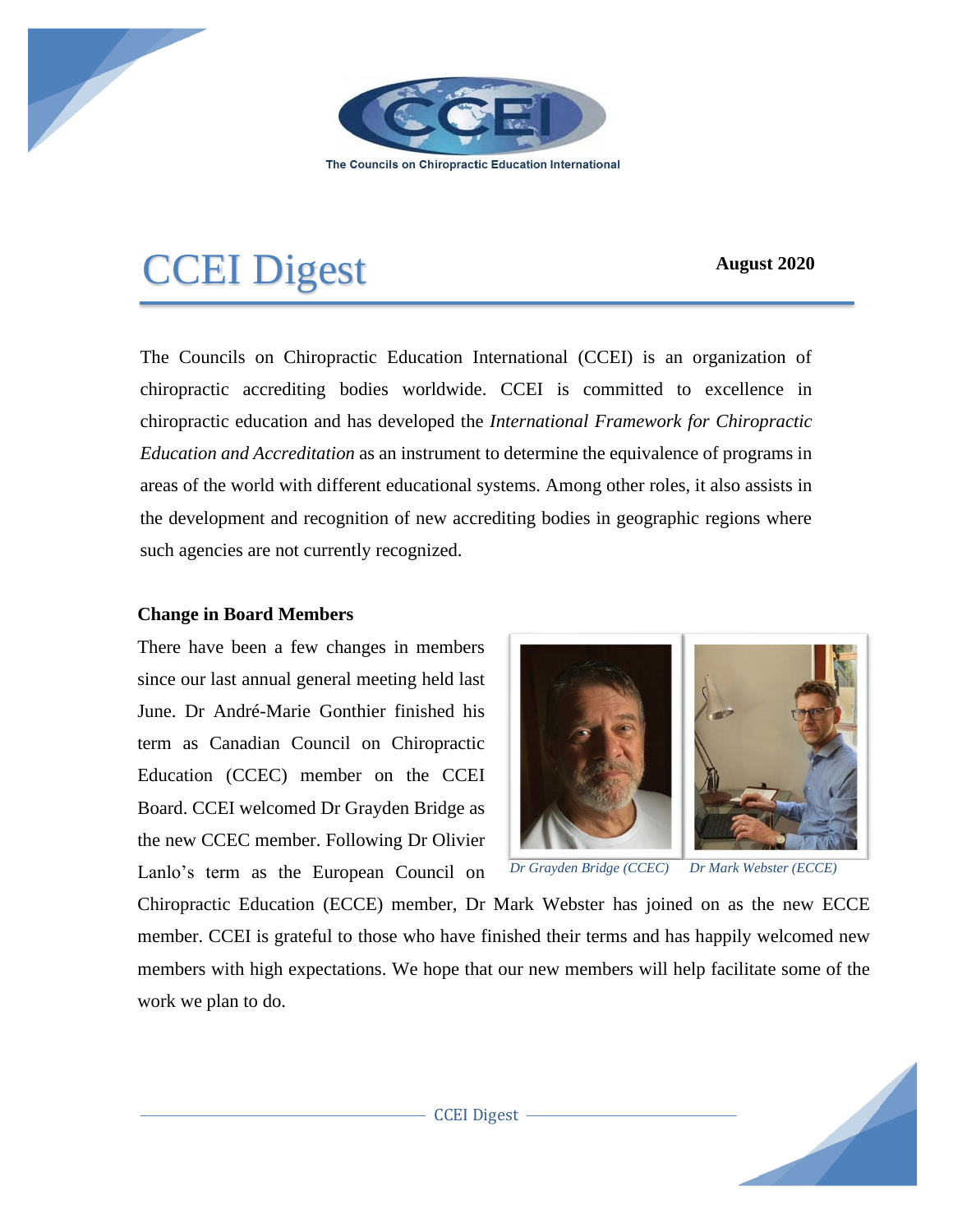

#### **Annual Meeting and Strategic Planning**

CCEI had planned to meet in San Francisco at the WFC Education Conference in October for our annual general meeting (AGM), however we will no longer be meeting in person due travel restrictions and conference cancellations presented by COVID-19. Instead, we will be holding our AGM virtually in October. While holding our meeting virtually presents some limitations, we hope that we can still have a productive meeting. We will be reaching out to the World Congress of Chiropractic Students (WCCS), whose members have joined us at previous meetings. CCEI recognizes the importance of including students in our meetings and informing them about our and the CCE member agencies' activities. We will also be inviting Dr Sira Borges and Dr Daniel Facchini from the proposed Council on Chiropractic Education Latin America (CCE-LA), to provide an update on their progress. Lastly, we will be reaching out to CCE-US to join us. Since the CCE-US left CCEI, we have had many inquiries from US students wanting to practice outside of the US and students from outside the US looking to study in the US. Because CCE-US is no longer a member of CCEI the process is often not straightforward. We hope that we can work collaboratively with them in the future.

As a portion of our AGM, we had planned to have a facilitator present to conduct a strategic planning session for the organization. However, we are now working towards conducting the session virtually. We will be reaching out to CCE's with more information regarding our strategic planning session soon.

#### **Budget**

The Board approved its annual budget for 2020. The 2019 financials show a small surplus. As we will be holding our annual meeting virtually this year, our proposed budget was less than usual. Because of the decrease in our budget this year our fees to CCE members will